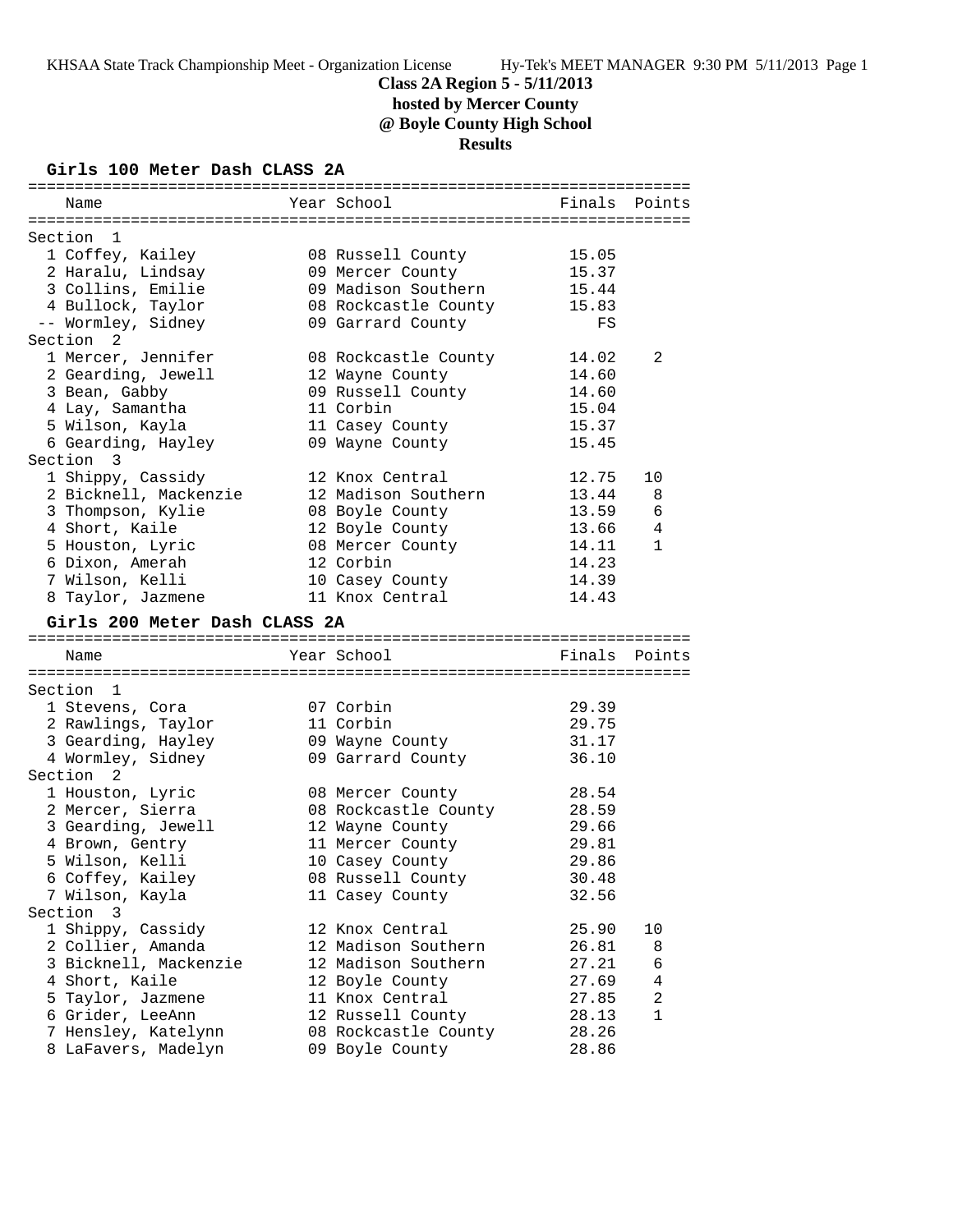**hosted by Mercer County**

**@ Boyle County High School**

**Results**

# **Girls 400 Meter Dash CLASS 2A**

| Name                                | Year School                           | Finals             | Points       |
|-------------------------------------|---------------------------------------|--------------------|--------------|
|                                     |                                       |                    |              |
| Section 1                           |                                       |                    |              |
| 1 Gulley, Candace                   | 09 Corbin                             | 1:11.93            |              |
| 2 Davis, Miranda                    | 11 Garrard County                     | 1:13.96            |              |
| 3 Sturgill, Jacelyn                 | 10 West Jessamine                     | 1:14.70            |              |
| 4 Abramz, Anna                      | 09 Garrard County                     | 1:17.76            |              |
| Section<br>2                        |                                       |                    |              |
| 1 Hensley, Katelynn                 | 08 Rockcastle County                  | 1:04.55            |              |
| 2 Feldhaus, Claire                  | 08 Russell County                     | 1:05.44            |              |
| 3 Waddle, Kaitlyn                   | 10 Corbin                             | 1:07.97            |              |
| 4 Wiggins, Emma                     | 10 West Jessamine                     | 1:09.21            |              |
| 5 Sarver, Savanah                   | 10 Madison Southern                   | 1:13.86            |              |
| Section 3                           |                                       |                    |              |
| 1 Murray, Shannon                   | 12 Mercer County                      | 1:01.28            | 10           |
| 2 Arnold, Logan                     | 12 Boyle County                       | 1:01.84            | 8            |
| 3 Miller, Lakken                    | 10 Casey County                       | 1:02.98            | 6            |
| 4 Osbourne, Mallory                 | 12 East Jessamine                     | 1:03.44            | 4            |
| 5 Robertson, Hannah                 | 11 Boyle County                       | 1:03.72            | 2            |
| 6 Mercer, Sierra                    | 08 Rockcastle County                  | 1:04.23            | $\mathbf{1}$ |
| 7 Harris, Ally                      | 12 Russell County                     | 1:04.73            |              |
| 8 Taylor, Jazmene                   | 11 Knox Central                       | 1:08.03            |              |
|                                     |                                       |                    |              |
| Girls 800 Meter Run CLASS 2A        |                                       |                    |              |
| Name                                | Year School                           | Finals             | Points       |
|                                     |                                       |                    |              |
| Section 1                           |                                       |                    |              |
| 1 Arnold, Logan                     | 12 Boyle County                       | 2:33.49            | 10           |
| 2 Elliott, Sabrina                  | 11 Knox Central                       | 2:33.76            | 8            |
| 3 Robertson, Hannah                 | 11 Boyle County                       | 2:34.75            | 6            |
| 4 Hickman, Danielle                 | 09 Corbin                             | 2:35.63            | 4            |
| 5 Mollett, Anna                     | 10 Mercer County                      | 2:41.77            | 2            |
| 6 Collier, Erica                    | 10 Madison Southern                   | 2:46.65            | $\mathbf{1}$ |
| 7 Smallwood, Bridgette              | 11 Corbin                             | 2:47.84            |              |
| 8 Dumphord, Andrea                  | 10 Knox Central                       | 2:47.92            |              |
| 9 Osbourne, Lauren                  | 10 East Jessamine                     | 2:52.50            |              |
| 10 Gray, Tori                       | 12 Mercer County                      | 2:54.04            |              |
| 11 Willis, Adriannah                | 09 Madison Southern                   | 2:57.41            |              |
| 12 Endicott, Noel                   | 10 West Jessamine                     | 2:59.54            |              |
| 13 Preston, Macy                    |                                       |                    |              |
|                                     |                                       |                    |              |
|                                     | 10 Russell County                     | 3:00.85            |              |
| 14 Prewitt, Lanna                   | 08 Rockcastle County                  | 3:03.99            |              |
| 15 Vetters, Anna                    | 10 West Jessamine                     | 3:08.17            |              |
| 16 Bell, Megan                      | 09 Russell County                     | 3:16.45            |              |
| 17 King, Maya                       | 09 East Jessamine                     | 3:20.87            |              |
| Girls 1600 Meter Run CLASS 2A       |                                       |                    |              |
| Name                                | Year School                           | Finals             | Points       |
|                                     |                                       |                    |              |
| 1 Coffey, Nikki                     | 10 Boyle County                       | 5:34.38            | 10           |
| 2 Elliott, Sabrina                  | 11 Knox Central                       | 5:45.79            | 8            |
| 3 Melhuish, Maria<br>4 Brown, Kelly | 07 Madison Southern<br>11 Bell County | 5:48.94<br>5:52.43 | 6<br>4       |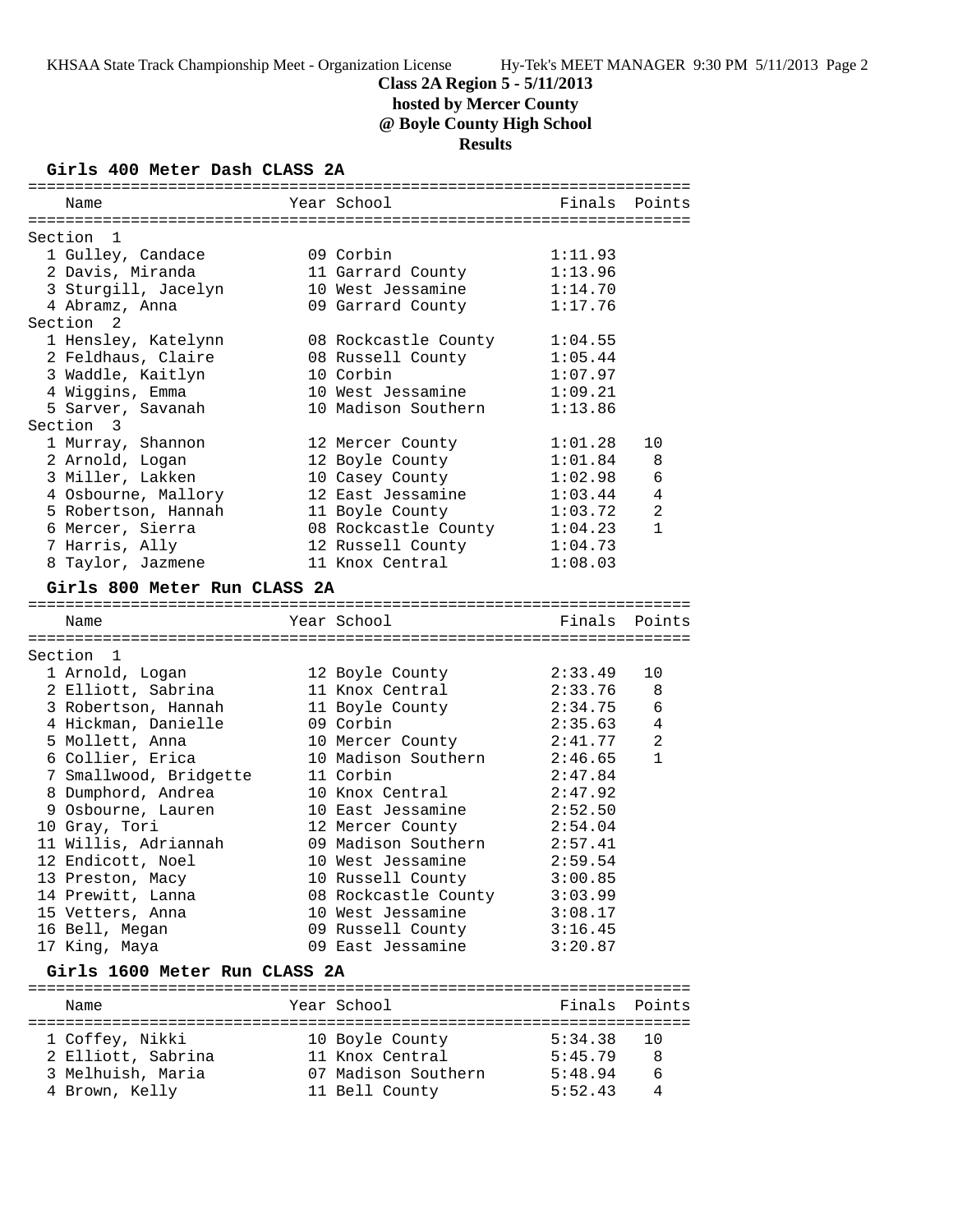KHSAA State Track Championship Meet - Organization License Hy-Tek's MEET MANAGER 9:30 PM 5/11/2013 Page 3

**Class 2A Region 5 - 5/11/2013**

# **hosted by Mercer County**

**@ Boyle County High School**

## **Results**

### **....Girls 1600 Meter Run CLASS 2A**

| 5 Helton, Reese      | 07 Corbin            | 6:02.62 | 2 |
|----------------------|----------------------|---------|---|
| 6 Arthur, Kelsey     | 10 Casey County      | 6:04.61 |   |
| 7 Cain, Rachel       | 10 Rockcastle County | 6:17.40 |   |
| 8 Osbourne, Lauren   | 10 East Jessamine    | 6:18.31 |   |
| 9 Gray, Tori         | 12 Mercer County     | 6:19.96 |   |
| 10 Leahey, Kate      | 08 Boyle County      | 6:24.85 |   |
| 11 Preston, Macy     | 10 Russell County    | 6:25.93 |   |
| 12 Teets, Cora       | 09 Mercer County     | 6:28.13 |   |
| 13 Brooks, Caseylynn | 09 Knox Central      | 6:40.49 |   |
| 14 Patel, Rakhi      | 10 Rockcastle County | 6:44.48 |   |
| 15 Logan, Hannah     | 10 Corbin            | 6:49.01 |   |
| 16 King, Maya        | 09 East Jessamine    | 6:53.25 |   |
| 17 Bryant, Sarah     | 11 Russell County    | 7:23.74 |   |

## **Girls 3200 Meter Run CLASS 2A**

| Year School<br>Finals Points<br>Name<br>12:11.63<br>1 Coffey, Nikki<br>10 Boyle County<br>07 Madison Southern<br>2 Melhuish, Maria<br>12:33.50<br>3 Brown, Kelly<br>11 Bell County<br>12:54.13<br>13:13.71<br>4 Benson, Ada<br>08 Boyle County<br>07 Corbin<br>13:24.62<br>5 Helton, Reese<br>10 Rockcastle County 13:28.78<br>6 Cain, Rachel<br>10 Casey County<br>7 Arthur, Kelsey<br>13:30.37<br>10 Rockcastle County 14:31.70<br>8 Patel, Rakhi<br>15:19.51<br>9 Logan, Hannah<br>10 Corbin<br>10 Gibson, Madsion<br>07 Knox Central 16:22.53<br>-- Nantz, Cassidy<br>10 Bell County<br><b>DNF</b><br>Girls 100 Meter Hurdles CLASS 2A<br>Year School<br>Finals<br>Name<br>19.49<br>1 Mitchell, Casey<br>12 Knox Central<br>20.20<br>2 McDaniel, Susanna<br>10 West Jessamine<br>3 Fothergill, Kristin<br>20.59<br>12 Corbin<br>4 Davis, Miranda<br>21.29<br>11 Garrard County<br>Section <sub>2</sub><br>1 Wiggins, Abby<br>12 West Jessamine<br>15.52<br>16.97<br>2 Bean, Bailey<br>11 Russell County<br>3 Freel, Kate<br>11 Madison Southern<br>17.06 |                                  |
|--------------------------------------------------------------------------------------------------------------------------------------------------------------------------------------------------------------------------------------------------------------------------------------------------------------------------------------------------------------------------------------------------------------------------------------------------------------------------------------------------------------------------------------------------------------------------------------------------------------------------------------------------------------------------------------------------------------------------------------------------------------------------------------------------------------------------------------------------------------------------------------------------------------------------------------------------------------------------------------------------------------------------------------------------------------|----------------------------------|
|                                                                                                                                                                                                                                                                                                                                                                                                                                                                                                                                                                                                                                                                                                                                                                                                                                                                                                                                                                                                                                                              |                                  |
|                                                                                                                                                                                                                                                                                                                                                                                                                                                                                                                                                                                                                                                                                                                                                                                                                                                                                                                                                                                                                                                              | 10                               |
|                                                                                                                                                                                                                                                                                                                                                                                                                                                                                                                                                                                                                                                                                                                                                                                                                                                                                                                                                                                                                                                              | 8                                |
|                                                                                                                                                                                                                                                                                                                                                                                                                                                                                                                                                                                                                                                                                                                                                                                                                                                                                                                                                                                                                                                              |                                  |
|                                                                                                                                                                                                                                                                                                                                                                                                                                                                                                                                                                                                                                                                                                                                                                                                                                                                                                                                                                                                                                                              | 6                                |
|                                                                                                                                                                                                                                                                                                                                                                                                                                                                                                                                                                                                                                                                                                                                                                                                                                                                                                                                                                                                                                                              | $\overline{4}$<br>$\overline{2}$ |
|                                                                                                                                                                                                                                                                                                                                                                                                                                                                                                                                                                                                                                                                                                                                                                                                                                                                                                                                                                                                                                                              | $\mathbf{1}$                     |
|                                                                                                                                                                                                                                                                                                                                                                                                                                                                                                                                                                                                                                                                                                                                                                                                                                                                                                                                                                                                                                                              |                                  |
|                                                                                                                                                                                                                                                                                                                                                                                                                                                                                                                                                                                                                                                                                                                                                                                                                                                                                                                                                                                                                                                              |                                  |
|                                                                                                                                                                                                                                                                                                                                                                                                                                                                                                                                                                                                                                                                                                                                                                                                                                                                                                                                                                                                                                                              |                                  |
|                                                                                                                                                                                                                                                                                                                                                                                                                                                                                                                                                                                                                                                                                                                                                                                                                                                                                                                                                                                                                                                              |                                  |
|                                                                                                                                                                                                                                                                                                                                                                                                                                                                                                                                                                                                                                                                                                                                                                                                                                                                                                                                                                                                                                                              |                                  |
|                                                                                                                                                                                                                                                                                                                                                                                                                                                                                                                                                                                                                                                                                                                                                                                                                                                                                                                                                                                                                                                              |                                  |
|                                                                                                                                                                                                                                                                                                                                                                                                                                                                                                                                                                                                                                                                                                                                                                                                                                                                                                                                                                                                                                                              |                                  |
|                                                                                                                                                                                                                                                                                                                                                                                                                                                                                                                                                                                                                                                                                                                                                                                                                                                                                                                                                                                                                                                              |                                  |
|                                                                                                                                                                                                                                                                                                                                                                                                                                                                                                                                                                                                                                                                                                                                                                                                                                                                                                                                                                                                                                                              | Points                           |
|                                                                                                                                                                                                                                                                                                                                                                                                                                                                                                                                                                                                                                                                                                                                                                                                                                                                                                                                                                                                                                                              |                                  |
|                                                                                                                                                                                                                                                                                                                                                                                                                                                                                                                                                                                                                                                                                                                                                                                                                                                                                                                                                                                                                                                              |                                  |
|                                                                                                                                                                                                                                                                                                                                                                                                                                                                                                                                                                                                                                                                                                                                                                                                                                                                                                                                                                                                                                                              |                                  |
|                                                                                                                                                                                                                                                                                                                                                                                                                                                                                                                                                                                                                                                                                                                                                                                                                                                                                                                                                                                                                                                              |                                  |
|                                                                                                                                                                                                                                                                                                                                                                                                                                                                                                                                                                                                                                                                                                                                                                                                                                                                                                                                                                                                                                                              |                                  |
|                                                                                                                                                                                                                                                                                                                                                                                                                                                                                                                                                                                                                                                                                                                                                                                                                                                                                                                                                                                                                                                              |                                  |
|                                                                                                                                                                                                                                                                                                                                                                                                                                                                                                                                                                                                                                                                                                                                                                                                                                                                                                                                                                                                                                                              | 10                               |
|                                                                                                                                                                                                                                                                                                                                                                                                                                                                                                                                                                                                                                                                                                                                                                                                                                                                                                                                                                                                                                                              | 8                                |
|                                                                                                                                                                                                                                                                                                                                                                                                                                                                                                                                                                                                                                                                                                                                                                                                                                                                                                                                                                                                                                                              | 6                                |
| 4 Phillips, Bailey<br>10 Russell County<br>17.74                                                                                                                                                                                                                                                                                                                                                                                                                                                                                                                                                                                                                                                                                                                                                                                                                                                                                                                                                                                                             | 4                                |
| 5 Cochran, Tiara<br>18.27<br>10 Casey County                                                                                                                                                                                                                                                                                                                                                                                                                                                                                                                                                                                                                                                                                                                                                                                                                                                                                                                                                                                                                 | $\overline{2}$                   |
| 6 Allen, Alyssa<br>11 Rockcastle County<br>18.75                                                                                                                                                                                                                                                                                                                                                                                                                                                                                                                                                                                                                                                                                                                                                                                                                                                                                                                                                                                                             | $\mathbf{1}$                     |
| 7 Scribano, Jessica<br>11 Madison Southern<br>18.84                                                                                                                                                                                                                                                                                                                                                                                                                                                                                                                                                                                                                                                                                                                                                                                                                                                                                                                                                                                                          |                                  |
| 19.15<br>8 Martin, Hailey<br>08 Corbin                                                                                                                                                                                                                                                                                                                                                                                                                                                                                                                                                                                                                                                                                                                                                                                                                                                                                                                                                                                                                       |                                  |
| Girls 300 Meter Hurdles CLASS 2A                                                                                                                                                                                                                                                                                                                                                                                                                                                                                                                                                                                                                                                                                                                                                                                                                                                                                                                                                                                                                             |                                  |
|                                                                                                                                                                                                                                                                                                                                                                                                                                                                                                                                                                                                                                                                                                                                                                                                                                                                                                                                                                                                                                                              |                                  |

# Name Year School Finals Points

| Section 1           |                     |       |
|---------------------|---------------------|-------|
| 1 Scribano, Jessica | 11 Madison Southern | 54.03 |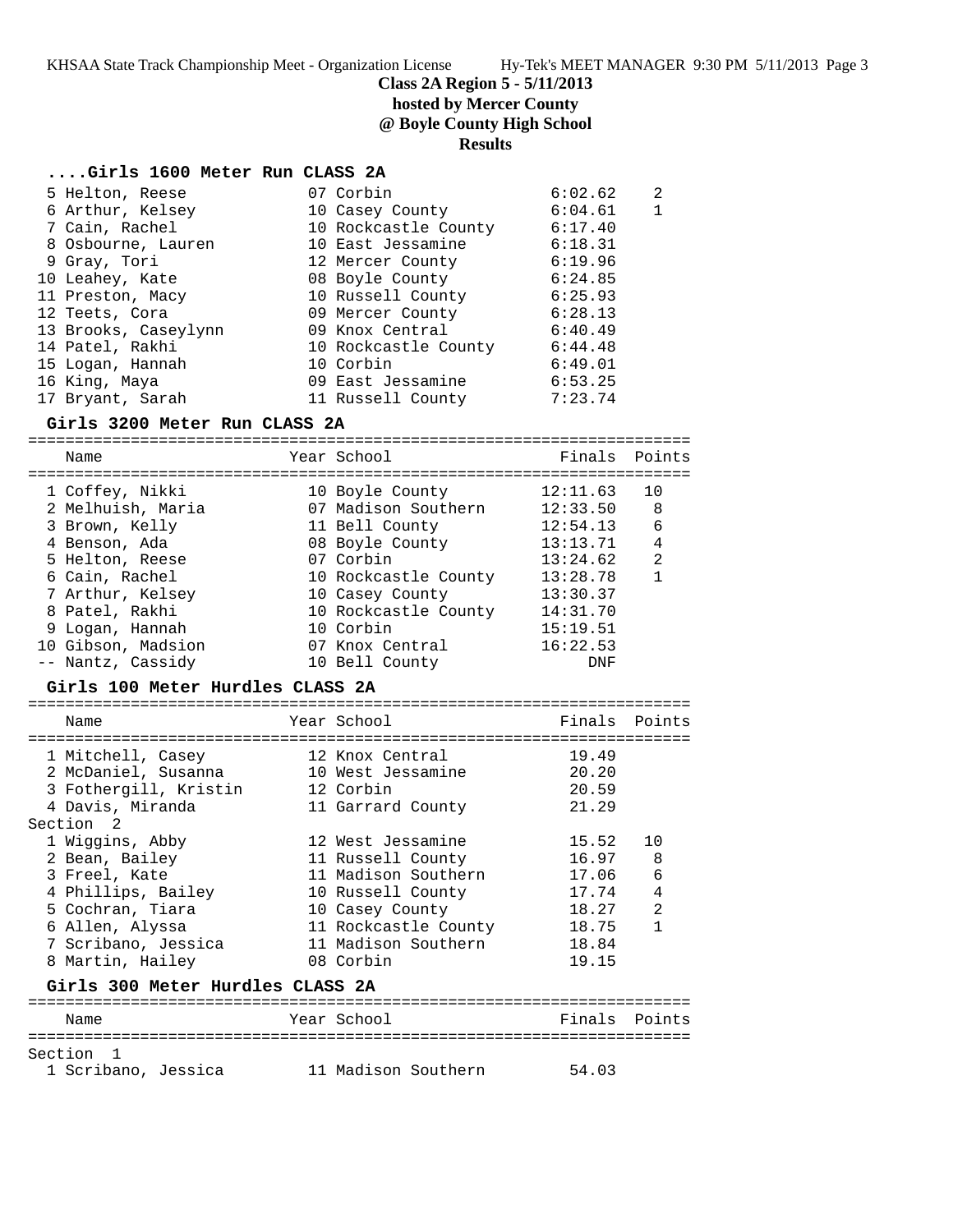KHSAA State Track Championship Meet - Organization License Hy-Tek's MEET MANAGER 9:30 PM 5/11/2013 Page 4

**Class 2A Region 5 - 5/11/2013**

**hosted by Mercer County**

**@ Boyle County High School**

#### **Results**

| Girls 300 Meter Hurdles CLASS 2A |  |                      |         |                |  |
|----------------------------------|--|----------------------|---------|----------------|--|
| 2 Martin, Hailey                 |  | 08 Corbin            | 56.48   |                |  |
| 3 McKinney, Ashley               |  | 09 Rockcastle County | 58.58   |                |  |
| 4 McDaniel, Susanna              |  | 10 West Jessamine    | 59.56   |                |  |
| Section 2                        |  |                      |         |                |  |
| 1 Wiggins, Abby                  |  | 12 West Jessamine    | 45.49   | 10             |  |
| 2 Harris, Hannah                 |  | 12 Boyle County      | 47.10 8 |                |  |
| 3 Bean, Bailey                   |  | 11 Russell County    | 48.37   | 6              |  |
| 4 Phillips, Bailey               |  | 10 Russell County    | 48.40   | 4              |  |
| 5 Evans, Tabitha                 |  | 12 Boyle County      | 49.14   | $\mathfrak{D}$ |  |
| 6 Cochran, Tiara                 |  | 10 Casey County      | 52.33   | 1              |  |
| 7 Mercer, Jennifer               |  | 08 Rockcastle County | 53.48   |                |  |
| 8 Dixon, Amerah                  |  | 12 Corbin            | 54.72   |                |  |
| Girls 4x100 Meter Relay CLASS 2A |  |                      |         |                |  |
| School                           |  |                      | Finals  | Points         |  |

======================================================================= 1 Madison Southern 51.98 10 1) Freel, Kate 11 2) Collier, Amanda 12 3) Moberly, Karrigan 09 4) Bicknell, Mackenzie 12 5) Sarver, Savanah 10 6) Collins, Emilie 09 2 Knox Central 52.43 8 1) Brown, Haley 10 2) Mitchell, Casey 12 3) Shippy, Cassidy 12 4) Taylor, Jazmene 11 5) Elliott, Sabrina 11 6) Bingham, Jobeth 12 7) Brooks, Caseylynn 09 8) Dumphord, Andrea 10 3 Boyle County 52.45 6 1) Carman, Kate 12 2) Knetsche, Emily 07 3) Short, Kaile 12 4) Thompson, Kylie 08 5) LaFavers, Madelyn 09 6) Hester, Holli 11 4 Russell County 53.17 4 1) Grider, LeeAnn 12 2) Phillips, Bailey 10 3) Feldhaus, Claire 08 (4) Harris, Ally 12 5) Bean, Gabby 09 6) 5 Casey County 54.55 2 1) Wilson, Kelli 10 2) Cochran, Tiara 10 3) Stringer, Shelby 11  $\hskip10mm$  4) Miller, Lakken 10 5) Couch, Jadrian 07 6) Wilson, Kayla 11 7) Arthur, Kelsey 10 8) Murphy, Kayla 09 6 Mercer County 54.75 1 1) Brown, Gentry 11 2) Kehrt, Erika 12 3) Souder, Carli 12 4) Houston, Lyric 08 5) Mays, Mia 09 6) Haralu, Lindsay 09 7) Moore, Chelsea 07 8) Murray, Shannon 12 7 Corbin 56.79 1) Fothergill, Kristin 12 2) Stevens, Cora 07 3) Baker, Whitney 12 (4) Lay, Samantha 11 5) Rawlings, Taylor 11 6) Gulley, Candace 09 8 Rockcastle County 57.05 1) Lawson, Arie-anna 08 2) Sadler, Mikaela 08 3) Phillips, Tori 09 4) McKinney, Ashley 09 5) Bullock, Taylor 08 (6) Mercer, Sierra 08 7) Mercer, Jennifer 08 8) Hensley, Katelynn 08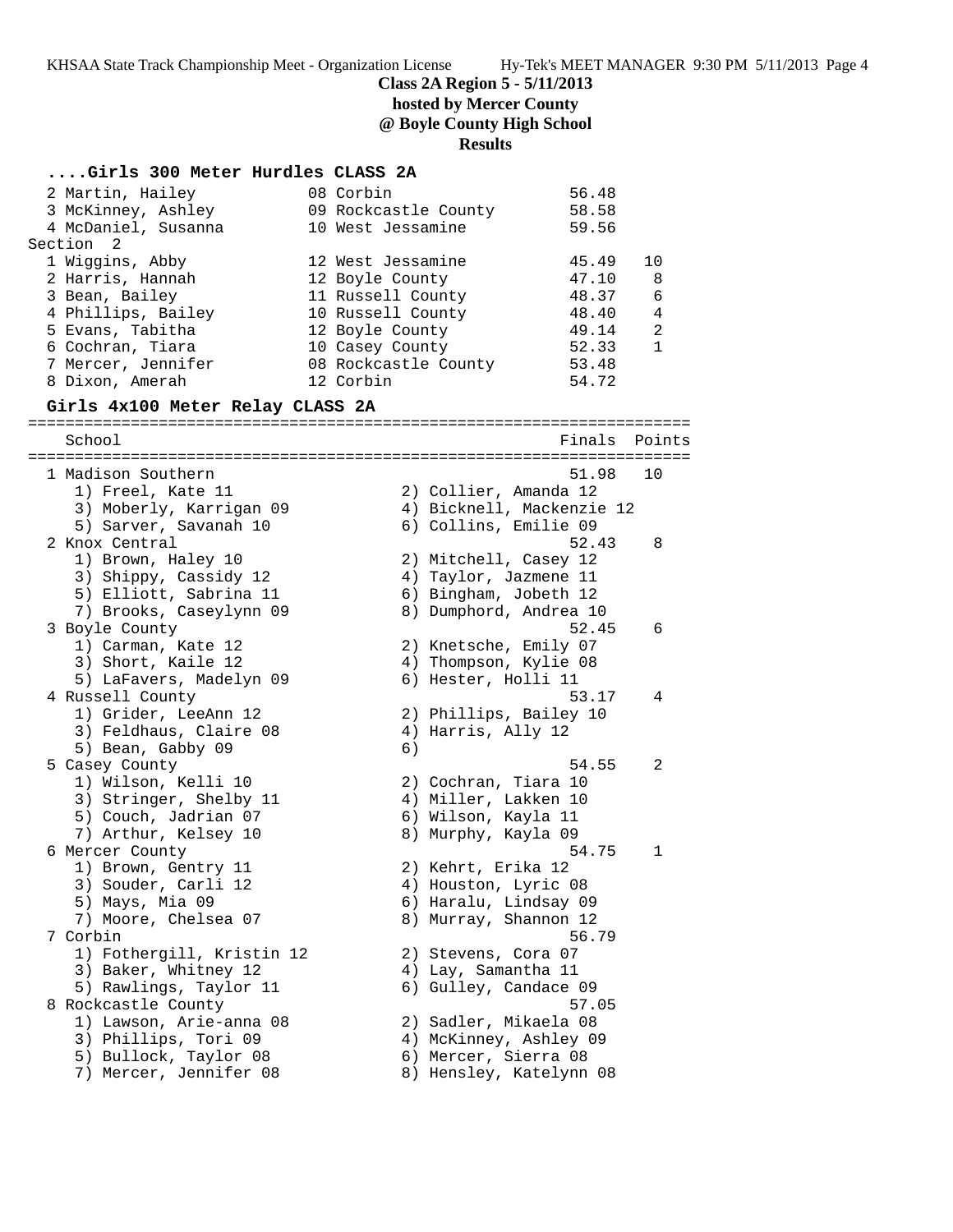**hosted by Mercer County**

**@ Boyle County High School**

#### **Results**

#### **Girls 4x200 Meter Relay CLASS 2A**

======================================================================= School **Finals** Points **Points** ======================================================================= 1 Madison Southern 1:47.53 10 1) Freel, Kate 11 2) Collier, Amanda 12 3) Moberly, Karrigan 09 4) Bicknell, Mackenzie 12 5) Collins, Emilie 09 6) Sarver, Savanah 10 2 Boyle County 1:50.65 8 1) Knetsche, Emily 07 2) LaFavers, Madelyn 09 3) Short, Kaile 12 4) Thompson, Kylie 08 5) Hester, Holli 11 6) Carman, Kate 12 3 Russell County 1:50.89 6 1) Grider, LeeAnn 12 2) Feldhaus, Claire 08 3) Bean, Bailey 11 (4) Harris, Ally 12 5) Phillips, Bailey 10 6) Coffey, Kailey 08 4 Mercer County 1:53.70 4 1) Murray, Shannon 12 2) Kehrt, Erika 12 3) Souder, Carli 12 4) Brown, Gentry 11 5) Houston, Lyric 08 6) Haralu, Lindsay 09 7) Mollett, Anna 10 ann ann 8) Mays, Mia 09 5 Corbin 1:57.47 2 1) Lay, Samantha 11 2) Waddle, Kaitlyn 10 3) Rawlings, Taylor 11  $\qquad \qquad$  4) Dixon, Amerah 12 5) Baker, Whitney 12 6) Fothergill, Kristin 12 6 Casey County 1:58.42 1 1) Wilson, Kelli 10 2) Wilson, Kayla 11 3) Miller, Lakken 10 4) Cochran, Tiara 10 5) Stringer, Shelby 11 6) Arthur, Kelsey 10 7) Murphy, Kayla 09 8) Couch, Jadrian 07 7 Rockcastle County 1:59.56 1) Sadler, Mikaela 08 2) Lawson, Arie-anna 08 3) Phillips, Tori 09  $\hskip1cm$  4) Mercer, Jennifer 08 5) Bullock, Taylor 08 6) Mercer, Sierra 08 7) Allen, Alyssa 11 8) Hensley, Katelynn 08 8 Knox Central 2:16.84 1) Hensley, Savanha 07 2) Hopper, Jobeth 07 3) Jackson, Enrica 09 (4) Lacefield, Eve 07 5) Patterson, Jay 11 6) Steves, Courtney 07 7) Callihan, Ann Beth 07 8) Patterson, Meg 09 **Girls 4x400 Meter Relay CLASS 2A** ======================================================================= School **Finals Points** ======================================================================= Section 1 1 Knox Central 5:51.78

 1) Hensley, Savanha 07 2) Hopper, Jobeth 07 3) Jackson, Enrica 09 (4) Lacefield, Eve 07 5) Callihan, Ann Beth 07 (6) Patterson, Jay 11 7) Patterson, Meg 09 8) Gibson, Madsion 07 Section 2 1 Boyle County 4:18.13 10 1) Arnold, Logan 12 2) Evans, Tabitha 12 3) Harris, Hannah 12 4) Robertson, Hannah 11 5) Coffey, Nikki 10 (6) Carman, Kate 12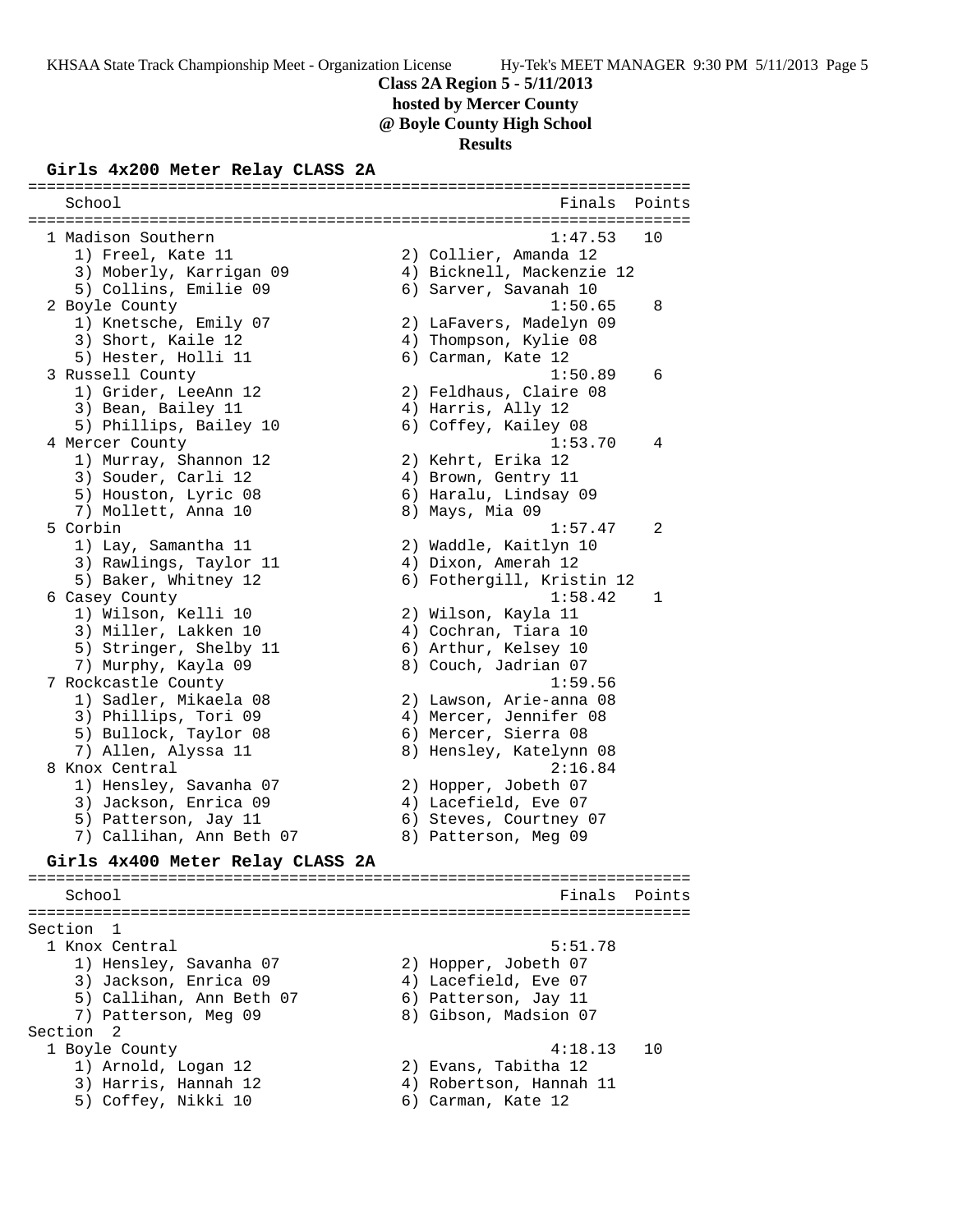# **hosted by Mercer County**

**@ Boyle County High School**

#### **Results**

#### **....Girls 4x400 Meter Relay CLASS 2A**

 2 Russell County 4:24.75 8 1) Grider, LeeAnn 12 2) Phillips, Bailey 10 3) Feldhaus, Claire 08 (4) Harris, Ally 12 5) Bean, Bailey 11 6) Coffey, Kailey 08 3 Mercer County 4:34.77 6 1) Houston, Lyric 08 2) Souder, Carli 12 3) Brown, Gentry 11 4) Murray, Shannon 12 5) Moore, Chelsea 07 (6) Mollett, Anna 10 7) Gray, Tori 12 8) Kehrt, Erika 12 4 West Jessamine 4:39.49 4 1) Wiggins, Abby 12 2) Wiggins, Emma 10 3) Stryker, Sascha 09 4) McFarland, Hannah 08 5) Sturgill, Jacelyn 10 6) Tullar, Caitlyn 08 7) Chaffin, Megan 08 8 8) Endicott, Noel 10 5 Rockcastle County 4:41.53 2 1) Lawson, Arie-anna 08 2) Sadler, Mikaela 08 3) Mercer, Jennifer 08 (4) Mercer, Sierra 08 5) Phillips, Tori 09 6) Bullock, Taylor 08 7) Hensley, Katelynn 08 8) McKinney, Ashley 09 6 Madison Southern 4:44.53 1 1) Collier, Erica 10 2) Melhuish, Maria 07 3) Scribano, Jessica 11 4) Collier, Amanda 12 5) Sarver, Savanah 10 (6) 7 Bell County 4:48.08 1) Howard, Allison 09 2) Johnson, Katrina 09 3) Morris, Maci 10 (4) Brown, Kelly 11 5) Sanders, Lexi 09 6) Burnett, Jessica 11 7) Mason, Kaite 10 8) Saylor, Emily 09 8 Corbin 4:54.85 1) Hickman, Danielle 09 2) Smallwood, Bridgette 11 3) Martin, Hailey 08  $\hskip1cm \hskip1cm 4$ ) Baker, Whitney 12 5) Gulley, Candace 09 6) Fothergill, Kristin 12 7) Waddle, Kaitlyn 10 8) **Girls 4x800 Meter Relay CLASS 2A** ======================================================================= School **Finals** Points ======================================================================= Section 1 1 Boyle County 10:14.14 10 1) Arnold, Logan 12 2) Coffey, Nikki 10 3) Harris, Hannah 12 4) Robertson, Hannah 11 5) Benson, Ada 08 6) Hester, Holli 11 2 Corbin 10:49.98 8 1) Hickman, Danielle 09 2) Smallwood, Bridgette 11 3) Martin, Hailey 08 4) Waddle, Kaitlyn 10 5) Helton, Reese 07 6) Thibodeaux, Makenna 09 7) Jones, Olivia 07 (8) 3 Rockcastle County 11:02.23 6 1) Cain, Rachel 10 2) McKinney, Ashley 09 3) Mercer, Sierra 08 4) Lawson, Arie-anna 08 5) Patel, Rakhi 10 (6) Prewitt, Lanna 08 7) Bullock, Taylor 08 8) Phillips, Tori 09 4 Bell County 11:13.86 4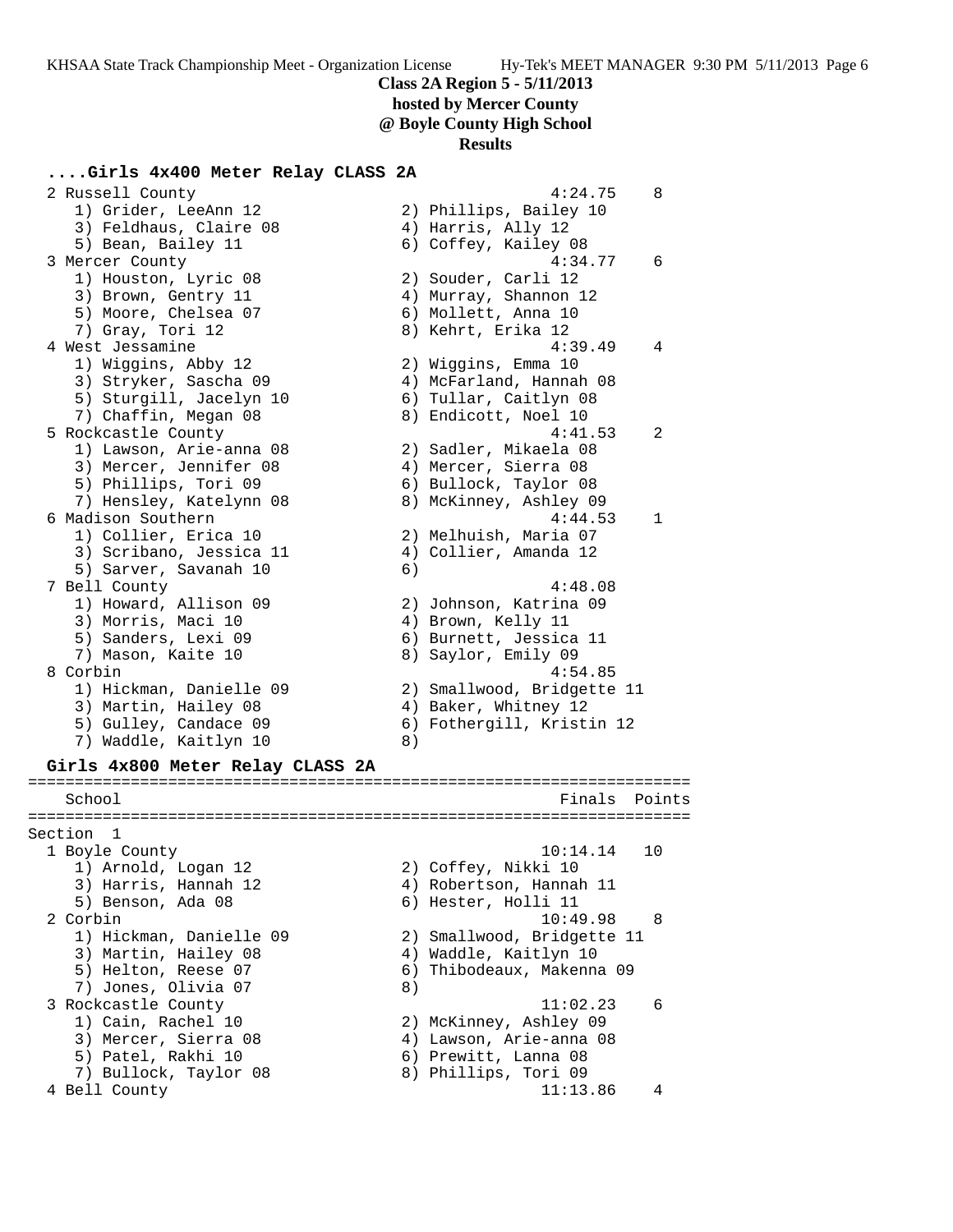## **hosted by Mercer County**

**@ Boyle County High School**

#### **Results**

#### **....Girls 4x800 Meter Relay CLASS 2A**

| 1) Mason, Kaite 10           | 2) Johnson, Katrina 09     |
|------------------------------|----------------------------|
| 3) Morris, Maci 10           | 4) Brown, Kelly 11         |
| 5) Burnett, Jessica 11       | 6) Sanders, Lexi 09        |
| 7) Nantz, Cassidy 10         | 8) Howard, Allison 09      |
| 5 Knox Central               | 11:22.29<br>$\mathcal{L}$  |
| 1) Brooks, Caseylynn 09      | 2) Elliott, Sabrina 11     |
| 3) Gibson, Madsion 07        | 4) Dumphord, Andrea 10     |
| 5) Bingham, Jobeth 12        | 6) Callihan, Ann Beth 07   |
| 7) Hopper, Jobeth 07         | 8) Patterson, Jay 11       |
| 6 Madison Southern           | $\overline{1}$<br>11:23.07 |
| 1) Collier, Erica 10         | 2) Willis, Adriannah 09    |
| 3) Melhuish, Maria 07        | 4) Sarver, Savanah 10      |
| 5) Hoy, Jennifer 09          | 6) Campbell, Mackenzie 10  |
| 7 West Jessamine             | 11:50.05                   |
| 1) Endicott, Noel 10         | 2) Chaffin, Megan 08       |
| 3) Stryker, Sascha 09        | 4) Vetters, Anna 10        |
| 5) Tullar, Caitlyn 08        | 6) Sturgill, Jacelyn 10    |
| 7) McFarland, Hannah 08      | 8) Land, Sara Jane 11      |
| 8 Russell County             | 12:28.45                   |
| 1) Bean, Gabby 09            | 2) Conover, Caitlin 09     |
| 3) Preston, Macy 10          | 4) Cooper, Amanda 12       |
| 5) Bell, Megan 09            | 6) Bean, Izzy 08           |
| Rove 100 Meter Dach CLASS 2A |                            |

#### **Boys 100 Meter Dash CLASS 2A**

======================================================================= Name Tear School Tear School Finals Points ======================================================================= 1 Mann, Braxton 09 Russell County 12.76 2 Spragens, Alex 09 Rockcastle County 12.85 3 Cole, Dalton 09 Rockcastle County 12.92 4 Sagastegui, Austin 10 East Jessamine 13.13 5 Baugh, Joseph 10 Garrard County 13.42 -- Miller, Collin 08 Casey County DQ ran wrong heat Section 2 1 Guay, Mac 11 Mercer County 12.19 2 Brown, Alan 11 Wayne County 12.19 3 Carter, Drew 08 Corbin 12.63 4 Harris, Andrew 11 Bell County 12.67 5 Robinson, Frankie 09 Knox Central 13.47 Section 3 1 Harris, Damien 10 Madison Southern 11.14 10 2 Hall, Lloyd 12 Boyle County 11.54 8 3 Waddle, Taylor 11 Corbin 11.69 6 4 Love, Nick 12 Boyle County 11.71 4 5 Fletcher, Evan 11 Russell County 11.74 2 6 Evans, Devon 12 Knox Central 11.90 1 7 Moore, Chase 09 Mercer County 11.92 8 Dixon, D'Vantae 12 Wayne County 12.10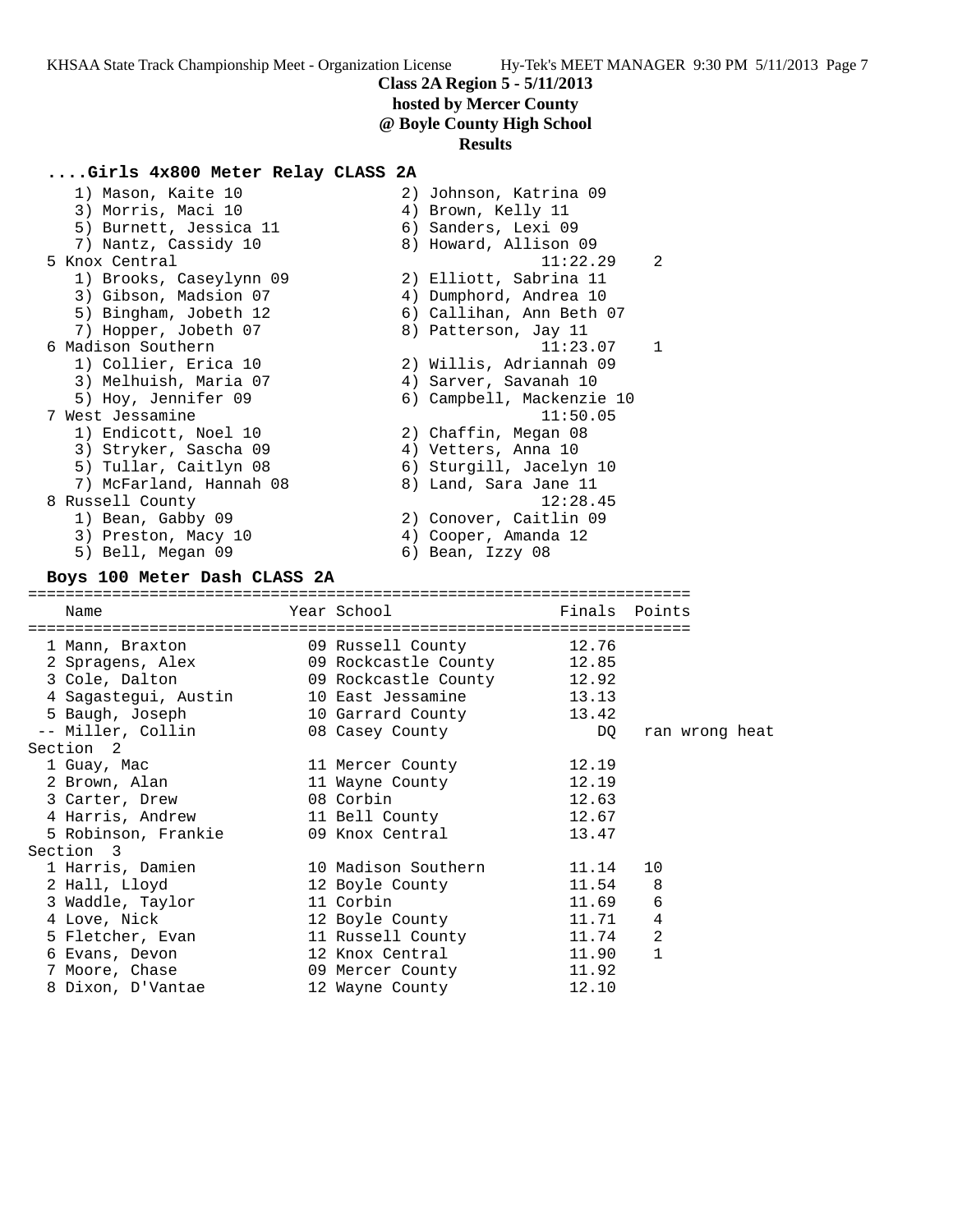**hosted by Mercer County**

**@ Boyle County High School**

**Results**

# **Boys 200 Meter Dash CLASS 2A**

| Name                                   | Year School                            | Finals         | Points       |
|----------------------------------------|----------------------------------------|----------------|--------------|
| Section 1                              |                                        |                |              |
| 1 Souder, Landon                       | 12 Mercer County                       | 23.37          | 6            |
| 2 Kemp, Anthony                        | 11 Russell County                      | 25.72          |              |
| 3 Sagastegui, Austin                   | 10 East Jessamine                      | 26.08          |              |
| 4 Cole, Dalton                         | 09 Rockcastle County                   | 27.16          |              |
|                                        |                                        | 27.51          |              |
| 5 Baugh, Joseph<br>6 Dixon, Noah       | 10 Garrard County<br>11 West Jessamine | 30.53          |              |
| Section <sub>2</sub>                   |                                        |                |              |
| 1 Dixon, D'Vantae                      |                                        |                |              |
|                                        | 12 Wayne County<br>09 Russell County   | 25.49<br>25.67 |              |
| 2 Mann, Braxton<br>3 Richarson, Dakota | 11 Corbin                              | 25.90          |              |
|                                        |                                        | 26.58          |              |
| 4 Spragens, Alex<br>Section 3          | 09 Rockcastle County                   |                |              |
|                                        |                                        |                |              |
| 1 Ford, Kobe                           | 09 Mercer County                       | 22.69          | 10           |
| 2 Waddle, Taylor                       | 11 Corbin                              | 23.36          | 8            |
| 3 Harris, William                      | 12 Boyle County                        | 23.38          | 4            |
| 4 Love, Nick                           | 12 Boyle County                        | 23.79          | 2            |
| 5 Pierce, Joe                          | 10 Wayne County                        | 23.90          | $\mathbf{1}$ |
| 6 Bolin, Alex                          | 12 Casey County                        | 24.07          |              |
| 7 Harris, Andrew                       | 11 Bell County                         | 25.40          |              |
| 8 Adams, Josh                          | 11 Knox Central                        | 25.74          |              |
| Boys 400 Meter Dash CLASS 2A           |                                        |                |              |
| Name                                   | Year School                            | Finals Points  |              |
|                                        |                                        |                |              |
| Section 1                              |                                        |                |              |
| 1 Marson, Dylan                        | 10 Russell County                      | 1:00.39        |              |
| 2 Denny, Kyle                          | 10 Rockcastle County 1:03.90           |                |              |
| 3 Dixon, Noah                          | 11 West Jessamine                      | 1:05.89        |              |
| 4 Gregory, Xavier                      | 08 Knox Central                        | 1:06.16        |              |
| 5 Gray, Anthony                        | 08 Knox Central                        | 1:08.00        |              |
| Section 2                              |                                        |                |              |
| 1 Walters, Timmy                       | 12 Madison Southern                    | 56.86          |              |
| 2 Barett, Devin                        | 12 Madison Southern                    | 57.18          |              |
| 3 Hearn, Grayson                       | 10 East Jessamine                      | 58.31          |              |
| 4 Bell, Drew                           | 09 Wayne County                        | 59.90          |              |
| 5 Gregory, Tyler                       | 09 Corbin                              | 1:01.34        |              |
| Section 3                              |                                        |                |              |
| 1 Souder, Landon                       | 12 Mercer County                       | 50.34          | 10           |
| 2 Carman, Jonathan                     | 10 Boyle County                        | 52.72          | 8            |
| 3 Bosse, Alex                          | 11 Mercer County                       | 53.03          | 6            |
| 4 Robertson, Trevor                    | 12 Russell County                      | 53.83          | 4            |
| 5 Short, Ryan                          | 10 Boyle County                        | 53.95          | 2            |
| 6 Woodward, John                       | 11 East Jessamine                      | 55.49          | 1            |
| 7 Shoaf, John                          | 12 Casey County                        | 56.25          |              |
| 8 Simpson, Dustin                      | 09 Corbin                              | 57.23          |              |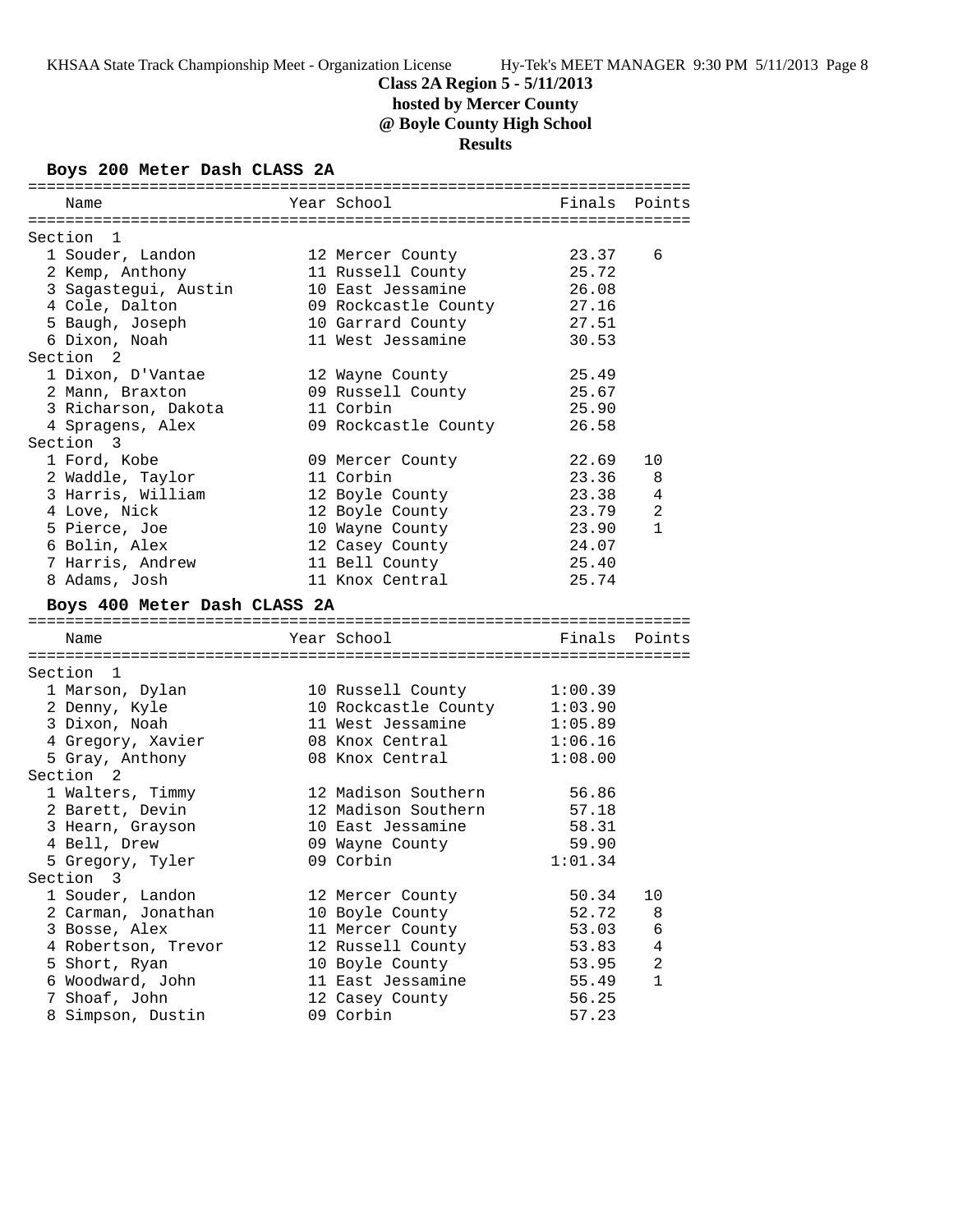**hosted by Mercer County**

**@ Boyle County High School**

**Results**

#### **Boys 800 Meter Run CLASS 2A**

| Name                         | Year School         |         | Finals Points  |
|------------------------------|---------------------|---------|----------------|
|                              |                     |         |                |
| Section 1                    |                     |         |                |
| 1 Qualls, Bryant             | 12 Mercer County    | 2:03.74 | 10             |
| 2 Shackleford, Austin        | 08 Bell County      | 2:04.61 | 8              |
| 3 Kang, Isaiah               | 11 West Jessamine   | 2:04.78 | 6              |
| 4 Tyler, Dean                | 11 Mercer County    | 2:06.52 | 4              |
| 5 Stephens, JT               | 11 Boyle County     | 2:10.36 | 2              |
| 6 Jameson, Taylor            | 12 Boyle County     | 2:10.73 | $\mathbf{1}$   |
| 7 Jones, Tucker              | 11 Corbin           | 2:12.55 |                |
| 8 Koh, Young                 | 10 West Jessamine   | 2:14.33 |                |
| 9 Shoaf, John                | 12 Casey County     | 2:16.46 |                |
| 10 Kemp, Allen               | 12 Russell County   | 2:18.15 |                |
| 11 Keller, Logan             | 10 Knox Central     | 2:18.82 |                |
| 12 Dobbs, Andrew             | 10 Wayne County     | 2:19.69 |                |
| 13 Beazley, Christian        | 11 East Jessamine   | 2:20.59 |                |
| 14 Hyde, Jesse               | 11 Corbin           | 2:20.62 |                |
| 15 Nicholas, Jacob           | 10 East Jessamine   | 2:23.07 |                |
| 16 Marson, Christian         | 12 Russell County   | 2:30.13 |                |
| 17 Walters, Timmy            | 12 Madison Southern | 2:31.86 |                |
| 18 West, Zachary             | 08 Wayne County     | 2:33.37 |                |
| 19 Bargo, Jacob              | 11 Knox Central     | 2:36.73 |                |
| 20 Barett, Devin             | 12 Madison Southern | 2:44.87 |                |
| Boys 1600 Meter Run CLASS 2A |                     |         |                |
|                              |                     |         |                |
|                              |                     |         |                |
| Name                         | Year School         |         | Finals Points  |
|                              |                     |         |                |
| 1 Grecco, Cole               | 11 Garrard County   | 4:44.46 | 10             |
| 2 Qualls, Bryant             | 12 Mercer County    | 4:48.41 | 8              |
| 3 Jones, Tucker              | 11 Corbin           | 4:50.97 | 6              |
| 4 Stinnett, James            | 10 Mercer County    | 4:59.27 | $\overline{4}$ |
| 5 Oakley, Hunter             | 12 Corbin           | 5:03.75 | 2              |
| 6 Durham, Blake              | 10 Casey County     | 5:04.10 | $\mathbf{1}$   |
| 7 Keller, Logan              | 10 Knox Central     | 5:09.05 |                |
| 8 Smith, Trace               | 08 Madison Southern | 5:10.55 |                |
| 9 Beazley, Christian         | 11 East Jessamine   | 5:12.88 |                |
| 10 Thorn, Blake              | 10 Madison Southern | 5:14.01 |                |
| 11 Murphy, Shawn             | 10 West Jessamine   | 5:19.71 |                |
| 12 White, Keagan             | 09 West Jessamine   | 5:20.54 |                |
| 13 West, Zachary             | 08 Wayne County     | 5:27.32 |                |
| 14 Perez, Jeff               | 12 Russell County   | 5:28.49 |                |
| 15 Anderson, Austin          | 10 Boyle County     | 5:29.52 |                |
| 16 Medrano, Luis             | 12 Russell County   | 5:34.61 |                |
| 17 Mills, Marcus             | 12 Knox Central     | 5:39.01 |                |
| 18 Miracle, Mitchell         | 07 Bell County      | 5:41.75 |                |
| Boys 3200 Meter Run CLASS 2A |                     |         |                |
|                              |                     |         |                |
| Name                         | Year School         | Finals  | Points         |

 1 Grecco, Cole 11 Garrard County 10:36.16 10 2 Qualls, Bryant 12 Mercer County 10:36.93 8 3 Tanner, Nathan 12 Bell County 10:40.34 6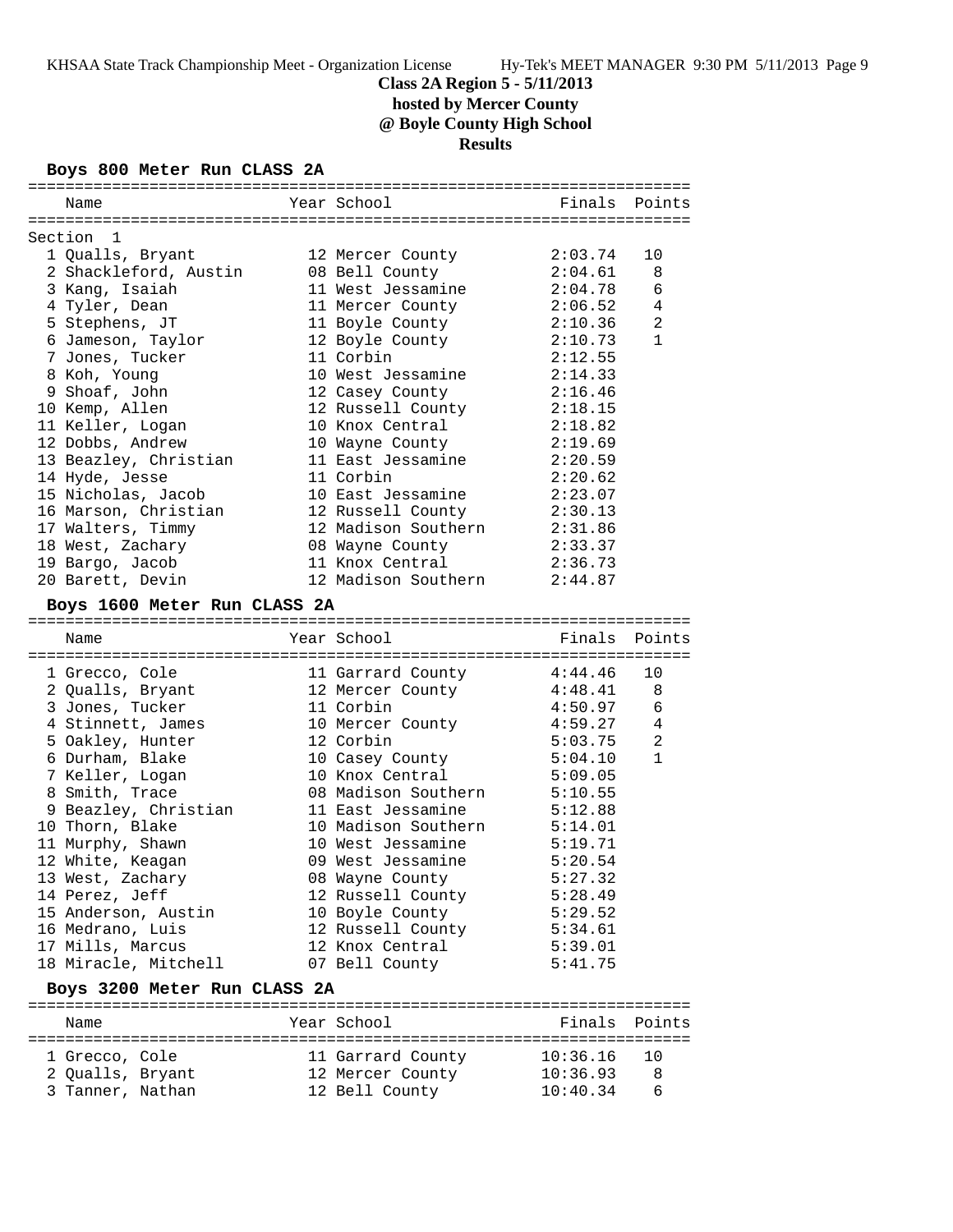KHSAA State Track Championship Meet - Organization License Hy-Tek's MEET MANAGER 9:30 PM 5/11/2013 Page 10

**Class 2A Region 5 - 5/11/2013**

**hosted by Mercer County**

**@ Boyle County High School**

# **Results**

# **....Boys 3200 Meter Run CLASS 2A**

| 4 Anderson, Austin              | 10 Boyle County     | 10:40.85 | 4            |
|---------------------------------|---------------------|----------|--------------|
| 5 Stinnett, James               | 10 Mercer County    | 11:03.79 | 2            |
| 6 Durham, Blake                 | 10 Casey County     | 11:11.52 | $\mathbf{1}$ |
| 7 Cooper, Clayton               | 10 Wayne County     | 11:31.14 |              |
| 8 Murphy, Shawn                 | 10 West Jessamine   | 11:42.46 |              |
| 9 Whitsell, Taylor              | 08 Boyle County     | 12:01.72 |              |
| 10 Mills, Marcus                | 12 Knox Central     | 12:08.74 |              |
| 11 Hurley, Devon                | 11 Knox Central     | 12:10.52 |              |
| 12 Woolums, Stephen             | 08 Corbin           | 12:43.17 |              |
| 13 Perez, Jeff                  | 12 Russell County   | 12:50.89 |              |
| 14 Thibodeaux, Addison          | 07 Corbin           | 13:32.86 |              |
| -- Davis, Gavin                 | 11 West Jessamine   | DNF      |              |
| Boys 110 Meter Hurdles CLASS 2A |                     |          |              |
| Name                            | Year School         | Finals   | Points       |
|                                 |                     |          |              |
| 1 Lyons, Kyle                   | 10 East Jessamine   | 20.68    |              |
| 2 McDonald, Kaleb               | 11 Mercer County    | 20.98    |              |
| -- Oakley, Hunter               | 12 Corbin           | FS       |              |
| Section 2                       |                     |          |              |
| 1 Dionne, Casey                 | 11 Madison Southern | 16.43    | 10           |
| 2 Ellis, Blake                  | 11 Russell County   | 16.44    | 8            |
| 3 Evans, Devon                  | 12 Knox Central     | 16.80    | 6            |
| 4 Harris, William               | 12 Boyle County     | 17.69    | 4            |
| 5 Johnston, Justin              | 11 Mercer County    | 17.77    | 2            |
| 6 Johnson, Andrew               | 11 Corbin           | 18.05    | $\mathbf{1}$ |
| 7 Adams, Timmy                  | 10 East Jessamine   | 18.96    |              |
| 8 Johnson, Tyler                | 12 Garrard County   | 18.97    |              |
| Boys 300 Meter Hurdles CLASS 2A |                     |          |              |
| Name                            | Year School         | Finals   | Points       |
|                                 |                     |          |              |
| 1 Adams, Timmy                  | 10 East Jessamine   | 45.66    |              |
| 2 Otterson, Caleb               | 10 Madison Southern | 46.10    |              |
| 3 Smith, Jawan                  | 12 Mercer County    | 46.26    |              |
| 4 Keener, David                 | 10 West Jessamine   | 47.62    |              |
| 5 Lyons, Kyle                   | 10 East Jessamine   | 50.79    |              |
| 6 Johnson, Tyler                | 12 Garrard County   | 51.49    |              |
| Section 3                       |                     |          |              |
| 1 Hellyer, Clint                | 12 Boyle County     | 40.66    | 10           |
| 2 Evans, Devon                  | 12 Knox Central     | 40.69    | 8            |
| 3 Ellis, Blake                  | 11 Russell County   | 40.88    | 6            |
| 4 Dionne, Casey                 | 11 Madison Southern | 41.60    | 4            |
| 5 Johnston, Justin              | 11 Mercer County    | 41.79    | 2            |
| 6 Johnson, Andrew               | 11 Corbin           | 45.05    | $\mathbf{1}$ |
| 7 Winter, Nathan                | 10 Boyle County     | 45.17    |              |
| 8 Conner, Ryan                  | 09 Russell County   | 46.42    |              |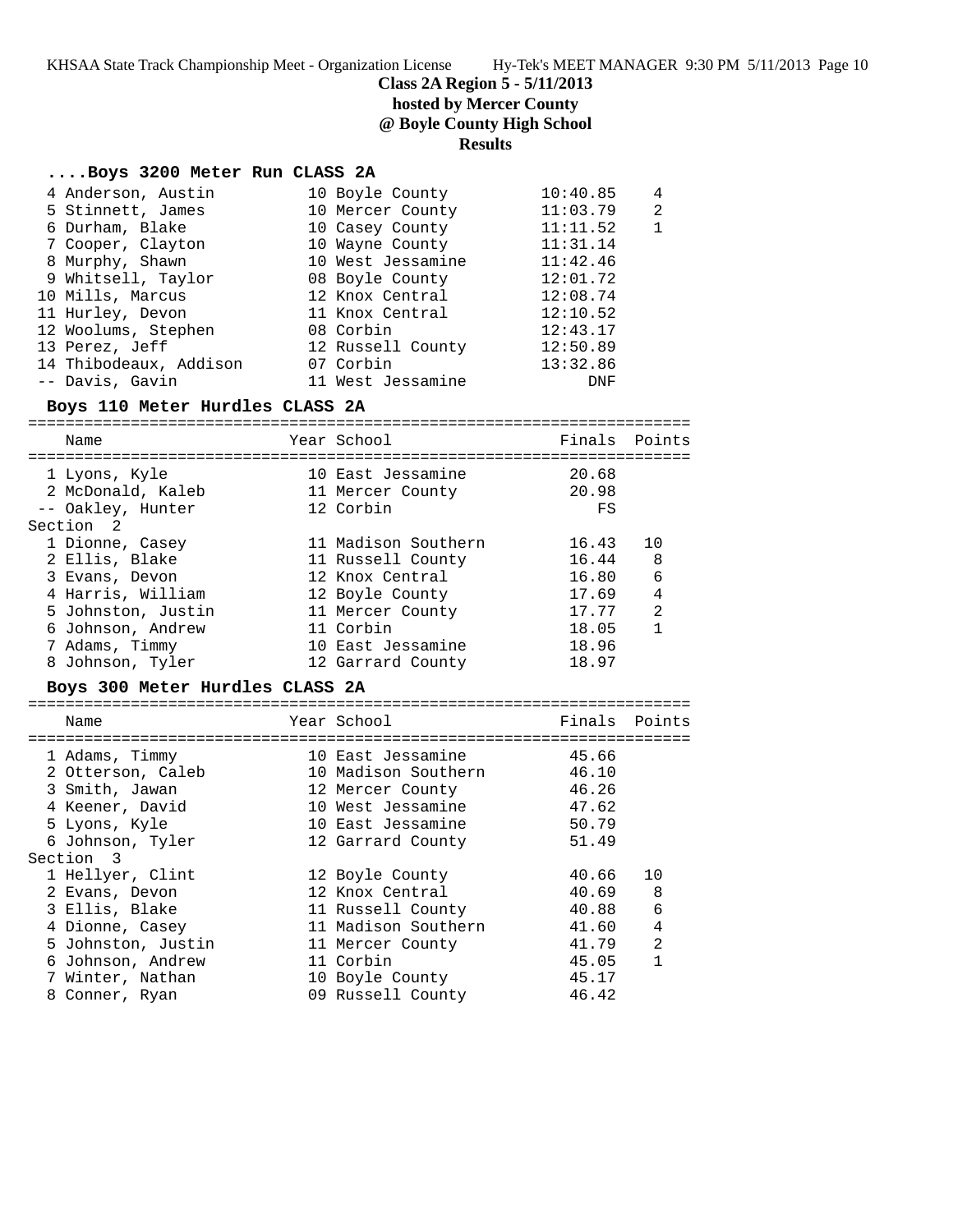# **Class 2A Region 5 - 5/11/2013 hosted by Mercer County @ Boyle County High School**

**Results**

#### **Boys 4x100 Meter Relay CLASS 2A**

======================================================================= School **Finals** Points **Points** ======================================================================= Section 1 1 Rockcastle County 50.06 1) Denny, Kyle 10 2) Rowe, Dylan 09 3) Cole, Dalton 09 4) Langford, Tyler 10 5) Adams, Isaiah 10  $\qquad \qquad$  6) Jones, Brandon 11 7) Harper, Tyler 11  $\qquad \qquad 8)$  Arvin, Ashton 12 2 Garrard County 50.27 1) Johnson, Tyler 12 2) Anderson, Tyler 09 3) Baugh, Joseph 10 4) Shaden, Justin 11 3 Knox Central 51.18 1) Adams, Josh 11 2) Clark, Johnny 10 3) Robinson, Frankie 09 4) Gray, Anthony 08 5) Gregory, Xavier 08 6) 4 East Jessamine **51.24**  1) Adams, Timmy 10 2) Sagastegui, Austin 10 3) Nicholas, Jacob 10  $\hskip1cm$  4) Rocco, Isaiah 10 5) Hearn, Grayson 10 6) Woodward, John 11 5 Bell County 51.58 1) Allen, Josh 07 2) Woody, Logan 08 3) Morales, Nathan 08 4) Harris, Andrew 11 5) Muncy, Isaac 09 6) Griffin, Jake 11 Section 2<br>1 Madison Southern 1 Madison Southern 43.88 10 1) Dionne, Casey 11 2) Rothmel, Michael 12 3) Taylor, Drew 12 (4) Harris, Damien 10 5) Wagers, Chad 11 6) Harrison, Vernon 11 2 Boyle County 44.31 8 1) Hall, Lloyd 12 2) Harris, William 12 3) Love, Nick 12 (4) Hellyer, Clint 12 5) Morrow, Tristan 11 6) Short, Ryan 10 3 Russell County 44.85 6 1) Britt, Nick 12 2) Mann, Barton 12 3) Ellis, Blake 11 (4) Fletcher, Evan 11 5) Conner, Ryan 09 6) Mann, Braxton 09 4 Mercer County 46.60 4 1) Moore, Chase 09 2) Smith, D 08 3) Gammon, Matthew 12 (4) Guay, Mac 11 5) Steele, Daniel 11 6) Smith, Jawan 12 5 Wayne County 46.96 2 1) Brown, Alan 11 2) Dixon, D'Vantae 12 3) Jones, Keenen 10 (4) Pierce, Joe 10 6 Casey County 47.05 1 1) Bolin, Alex 12 2) Smith, Micah 12 3) Miller, Collin 08 4) Scott, Zach 11 5) Shoaf, John 12 6) Durham, Blake 10 -- Corbin DNF 1) Carter, Drew 08 2) Simpson, Dustin 09 3) Richarson, Dakota 11 4) French, Jonah 08 5) Reedy, William 10 6) -- West Jessamine DQ impeding 1) Daniel, Carson 12 2) Harmon, Keith 10 3) Horne, Ryan 12 4) Irgang, Robbie 12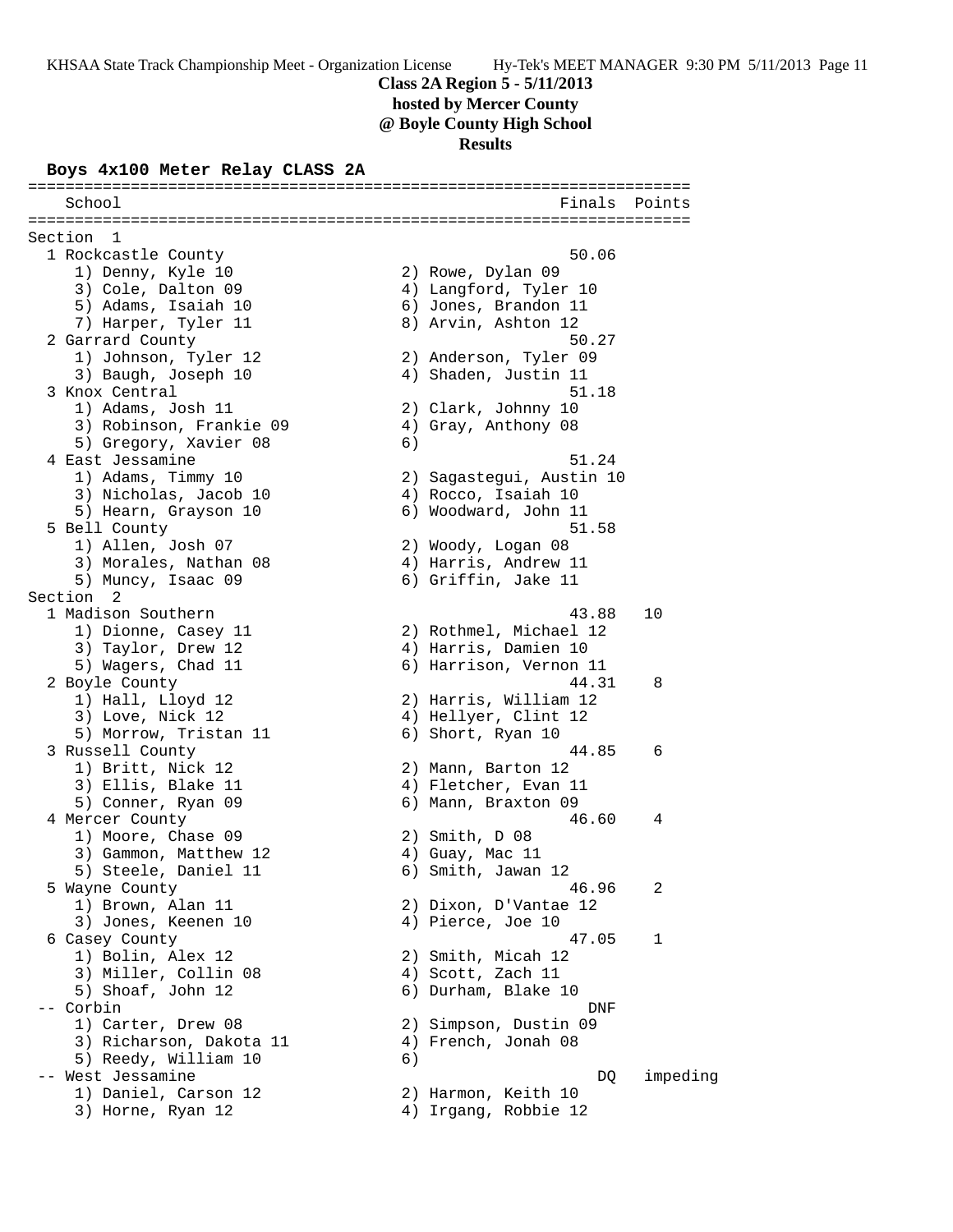KHSAA State Track Championship Meet - Organization License Hy-Tek's MEET MANAGER 9:30 PM 5/11/2013 Page 12 **Class 2A Region 5 - 5/11/2013 hosted by Mercer County @ Boyle County High School Results ....Boys 4x100 Meter Relay CLASS 2A**<br>5) Kang, Joseph 11 6) Kang, Isaiah 11<br>7) Burge, James 09 8) Wireman, Kenneth 10 5) Kang, Joseph 11 6) Kang, Isaiah 11 7) Burge, James 09 8) Wireman, Kenneth 10 **Boys 4x200 Meter Relay CLASS 2A** ======================================================================= School Finals Points ======================================================================= Section 1 1 East Jessamine 1:42.89 1) Adams, Timmy 10 2) Hearn, Grayson 10 3) Woodward, John 11 (4) Rocco, Isaiah 10 5) Sagastegui, Austin 10 6) Nicholas, Jacob 10 2 Rockcastle County 1:45.73 1) Denny, Kyle 10 2) Rowe, Dylan 09 3) Cole, Dalton 09 4) Langford, Tyler 10 5) Jones, Brandon 11 (6) Spragens, Alex 09 7) Harper, Tyler 11  $\qquad \qquad 8)$  Arvin, Ashton 12 -- Bell County and the set of zone of zone of zone of  $DQ$  out of zone 1) Allen, Josh 07 2) Woody, Logan 08 3) Morales, Nathan 08  $\hskip 1.5cm 4$ ) Muncy, Isaac 09 5) Harris, Andrew 11 6) Griffin, Jake 11 Section 2<br>1 Mercer County 1 Mercer County 1:31.97 10 1) Ford, Kobe 09 2) Gammon, Matthew 12 3) Souder, Landon 12 (4) Moore, Chase 09 5) Smith, D 08 6) Bosse, Alex 11 7) Guay, Mac 11 8) Smith, Jawan 12 2 Boyle County 1:32.35 8 1) Carman, Jonathan 10 2) Harris, William 12 3) Love, Nick 12 4) Short, Ryan 10 5) Morrow, Tristan 11 (6) Hellyer, Clint 12 7) Hall, Lloyd 12 8) 3 Russell County 1:32.78 6 1) Britt, Nick 12 2) Mann, Barton 12 3) Ellis, Blake 11 (4) Fletcher, Evan 11 5) Robertson, Trevor 12 (6) Conner, Ryan 09 4 Madison Southern 1:33.87 4 1) Dionne, Casey 11 2) Harris, Damien 10 3) Rothmel, Michael 12 4) Taylor, Drew 12 5) Wagers, Chad 11 6) Harrison, Vernon 11 5 West Jessamine 1:37.08 2 1) Harmon, Keith 10 2) Daniel, Carson 12 3) Irgang, Robbie 12 (4) Horne, Ryan 12 5) Kang, Joseph 11 6) Kang, Isaiah 11 7) Wireman, Kenneth 10  $\,$  8) Burge, James 09 6 Wayne County 1:37.84 1 1) Brown, Alan 11 2) Dixon, D'Vantae 12 3) Jones, Keenen 10 (4) Pierce, Joe 10 5) Dobbs, Andrew 10 6) 7 Corbin 1:41.50 1) Carter, Drew 08 2) Richarson, Dakota 11 3) Simpson, Dustin 09  $\hskip1cm \hskip1cm 4$ ) Waddle, Taylor 11 5) Reedy, William 10 6) 8 Knox Central 1:45.88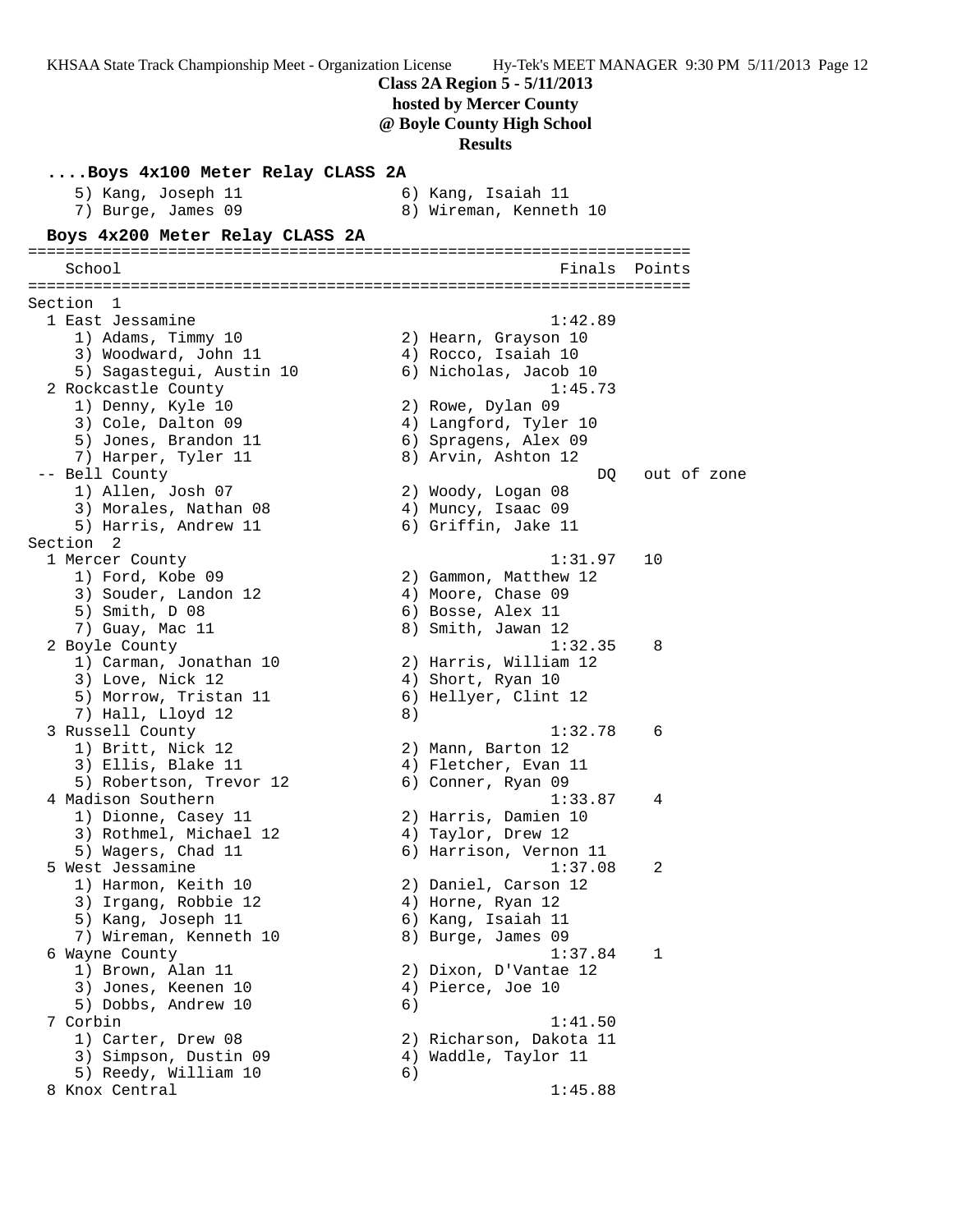**Class 2A Region 5 - 5/11/2013 hosted by Mercer County @ Boyle County High School Results ....Boys 4x200 Meter Relay CLASS 2A** 1) Robinson, Frankie 09 2) Clark, Johnny 10 3) Garrison, Brandon 09 4) Gray, Anthony 08 5) Gregory, Xavier 08 6) **Boys 4x400 Meter Relay CLASS 2A** ======================================================================= School **Finals Points** Points Points Points Points Points Points Points Points Points Points Points Points Points Points Points Points Points Points Points Points Points Points Points Points Points Points Points Points Poi ======================================================================= Section 1 1 Wayne County 4:12.10 1) Jones, Keenen 10 2) Dobbs, Andrew 10 3) Bell, Drew 09 4) McGinnis, Josh 10 5) West, Zachary 08 6) 2 Rockcastle County 4:23.39 1) Denny, Kyle 10 2) Spragens, Alex 09 3) Rowe, Dylan 09 4) Langford, Tyler 10 5) Adams, Isaiah 10  $\qquad \qquad$  6) Harper, Tyler 11 7) Cole, Dalton 09 8) Hasty, Garrett 12 Section 2 1 Mercer County 3:31.10 10 1) Ford, Kobe 09 2) Tyler, Dean 11 3) Bosse, Alex 11 (4) Souder, Landon 12 5) Qualls, Bryant 12 (6) Smith, Jawan 12 7) Johnston, Justin 11 8) Gammon, Matthew 12 2 Boyle County 3:37.58 8 1) Carman, Jonathan 10 2) Hellyer, Clint 12 3) Jameson, Taylor 12 (4) Short, Ryan 10 5) Stephens, JT 11 6) Love, Nick 12 7) Harris, William 12 (8) 3 West Jessamine 3:40.35 6 1) Daniel, Carson 12 2) Kang, Isaiah 11 3) Kang, Joseph 11 (4) Harmon, Keith 10 5) Irgang, Robbie 12 6) Horne, Ryan 12 7) Wireman, Kenneth 10  $\hphantom{\text{2.65}$  8) Keener, David 10 4 Russell County 3:43.69 4 1) Robertson, Trevor 12 (2) Britt, Nick 12 3) Fletcher, Evan 11 (4) Conner, Ryan 09 5) Mann, Barton 12 (6) Kemp, Allen 12 5 Madison Southern 3:49.79 2 1) Dunbar, Caleb 10 2) Taylor, Drew 12 3) Walters, Timmy 12  $\begin{array}{ccc} 4 & 4 \end{array}$  Otterson, Caleb 10 5) Thorn, Blake 10 6) Smith, Trace 08 6 Bell County 3:56.62 1 1) Muncy, Isaac 09 2) Napier, Donovan 10 3) Shackleford, Austin 08 4) Tanner, Nathan 12 5) Howerton, Jonathan 12 (6) 7 East Jessamine 4:01.43 1) Beazley, Christian 11 2) Hearn, Grayson 10 3) Woodward, John 11 (4) Rocco, Isaiah 10 5) Sagastegui, Austin 10 6) Nicholas, Jacob 10 8 Corbin 4:09.72 1) Simpson, Dustin 09 2) Gregory, Tyler 09 3) Johnson, Andrew 11  $\hskip1cm \hskip 4.6 cm 4$ ) Oakley, Hunter 12 5) Reedy, William 10 6) Hyde, Jesse 11

KHSAA State Track Championship Meet - Organization License Hy-Tek's MEET MANAGER 9:30 PM 5/11/2013 Page 13